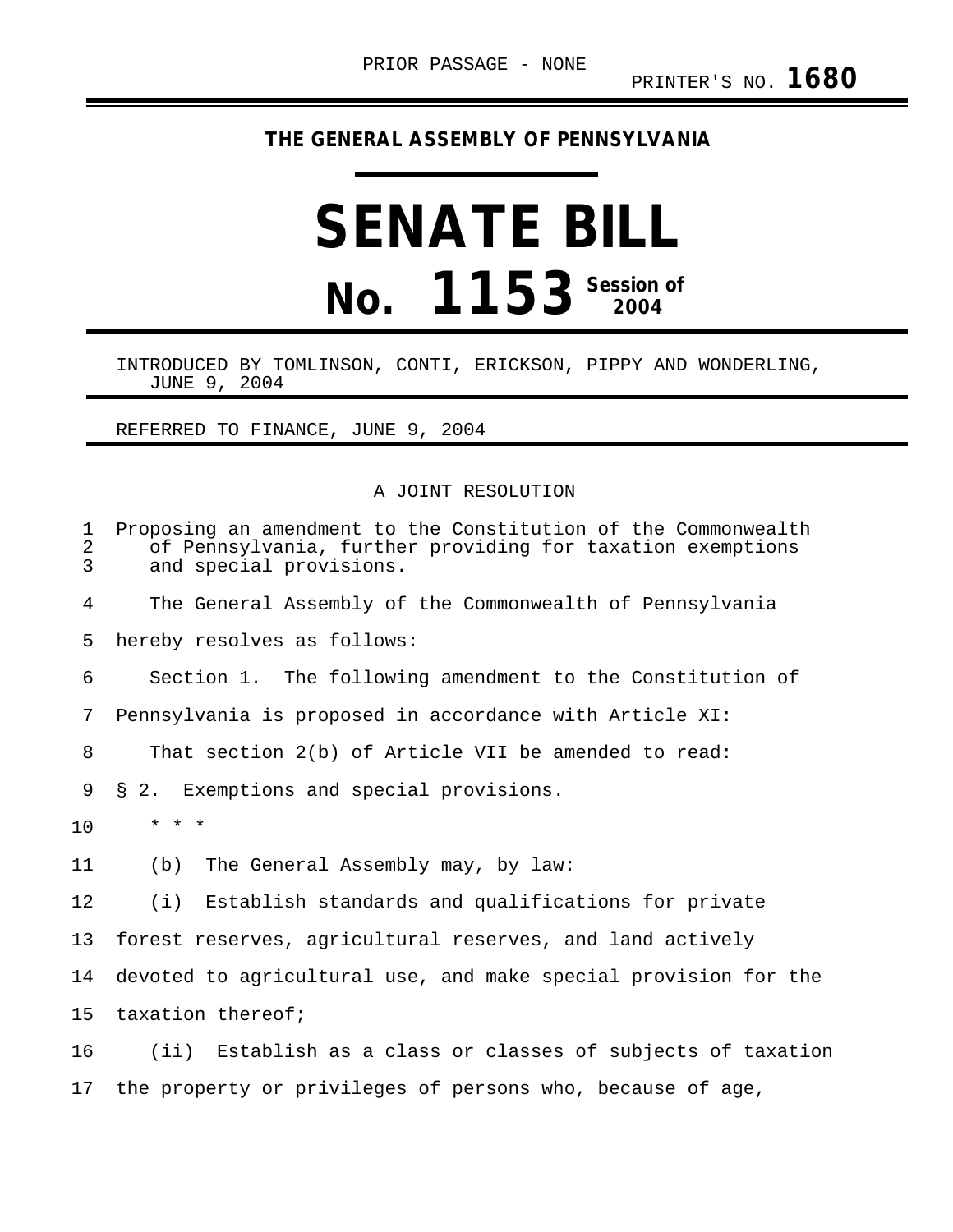1 disability, infirmity or poverty are determined to be in need of 2 tax exemption or of special tax provisions, and for any such 3 class or classes, uniform standards and qualifications. The 4 Commonwealth, or any other taxing authority, may adopt or employ 5 such class or classes and standards and qualifications, and 6 except as herein provided may impose taxes, grant exemptions, or 7 make special tax provisions in accordance therewith. No 8 exemption or special provision shall be made under this clause 9 with respect to taxes upon the sale or use of personal property, 10 and no exemption from any tax upon real property shall be 11 granted by the General Assembly under this clause unless the 12 General Assembly shall provide for the reimbursement of local 13 taxing authorities by or through the Commonwealth for revenue 14 losses occasioned by such exemption;

15 (iii) Establish standards and qualifications by which local 16 taxing authorities may make uniform special tax provisions 17 applicable to a taxpayer for a limited period of time to 18 encourage improvement of deteriorating property or areas by an 19 individual, association or corporation, or to encourage 20 industrial development by a non-profit corporation; and 21 (iv) Make special tax provisions on any increase in value of 22 real estate resulting from residential construction. Such 23 special tax provisions shall be applicable for a period not to 24 exceed two years.

25 (v) Establish standards and qualifications by which local 26 taxing authorities in counties of the first and second class may 27 make uniform special real property tax provisions applicable to 28 taxpayers who are longtime owner-occupants as shall be defined 29 by the General Assembly of residences in areas where real 30 property values have risen markedly as a consequence of the 20040S1153B1680 - 2 -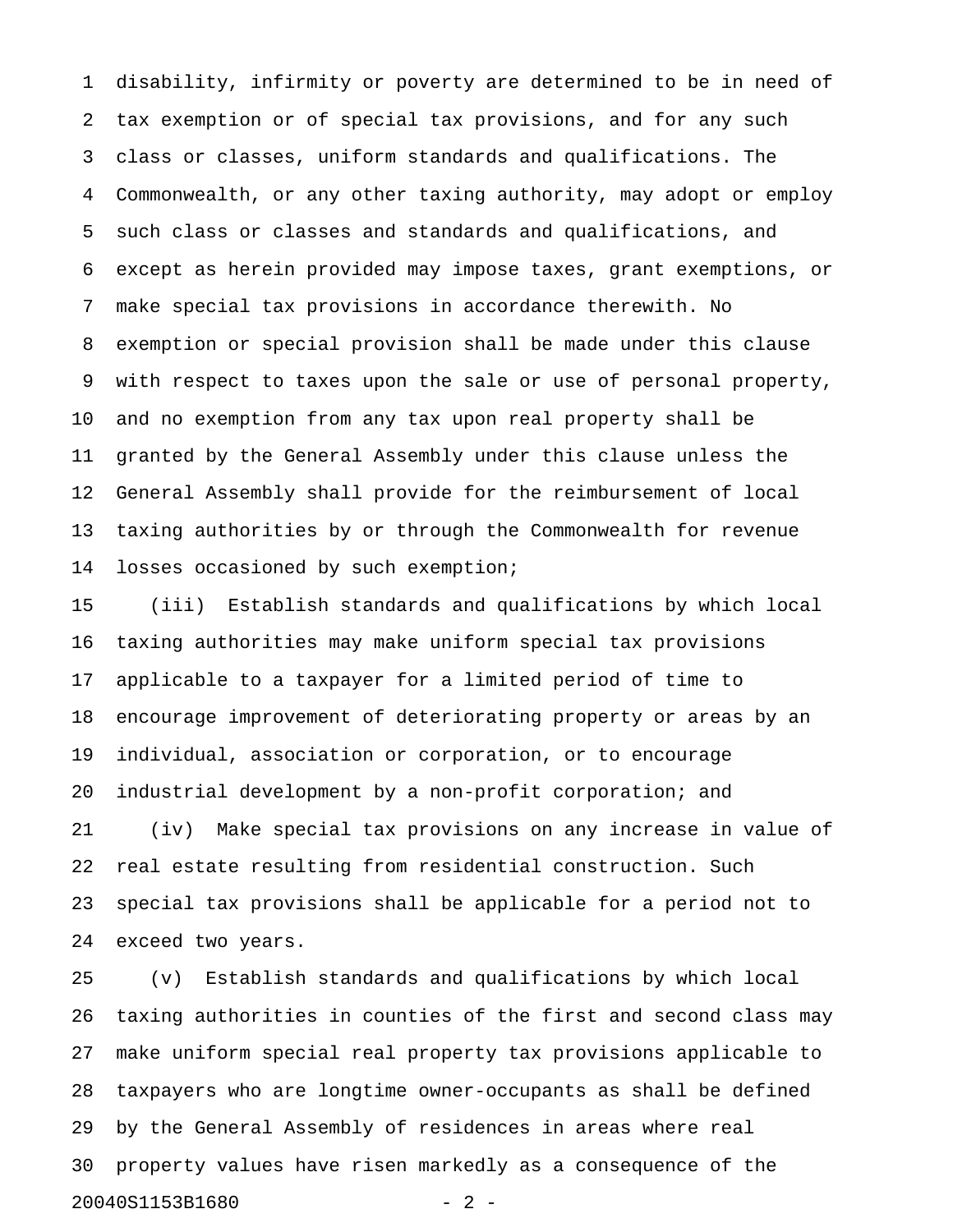1 refurbishing or renovating of other deteriorating residences or 2 the construction of new residences.

3 (vi) Authorize local taxing authorities to exclude from 4 taxation an amount based on the assessed value of homestead 5 property. The exclusions authorized by this clause shall not 6 exceed one-half of the median assessed value of all homestead 7 property within a local taxing jurisdiction. A local taxing 8 authority may not increase the millage rate of its tax on real 9 property to pay for these exclusions.

10 (vii) Establish standards and qualifications by which local 11 taxing authorities may make real property tax assessments based 12 upon an owner's cost of acquisition of the property. This clause 13 shall not include transfers of principal residence or farmland 14 between spouses or between parents and children.

15 \* \* \*

16 Section 2. (a) Upon the first passage by the General 17 Assembly of this proposed constitutional amendment, the 18 Secretary of the Commonwealth shall proceed immediately to 19 comply with the advertising requirements of section 1 of Article 20 XI of the Constitution of Pennsylvania and shall transmit the 21 required advertisements to two newspapers in every county in 22 which such newspapers are published in sufficient time after 23 passage of this proposed constitutional amendment.

24 (b) Upon the second passage by the General Assembly of this 25 proposed constitutional amendment, the Secretary of the 26 Commonwealth shall proceed immediately to comply with the 27 advertising requirements of section 1 of Article XI of the 28 Constitution of Pennsylvania and shall transmit the required 29 advertisements to two newspapers in every county in which such 30 newspapers are published in sufficient time after passage of 20040S1153B1680 - 3 -